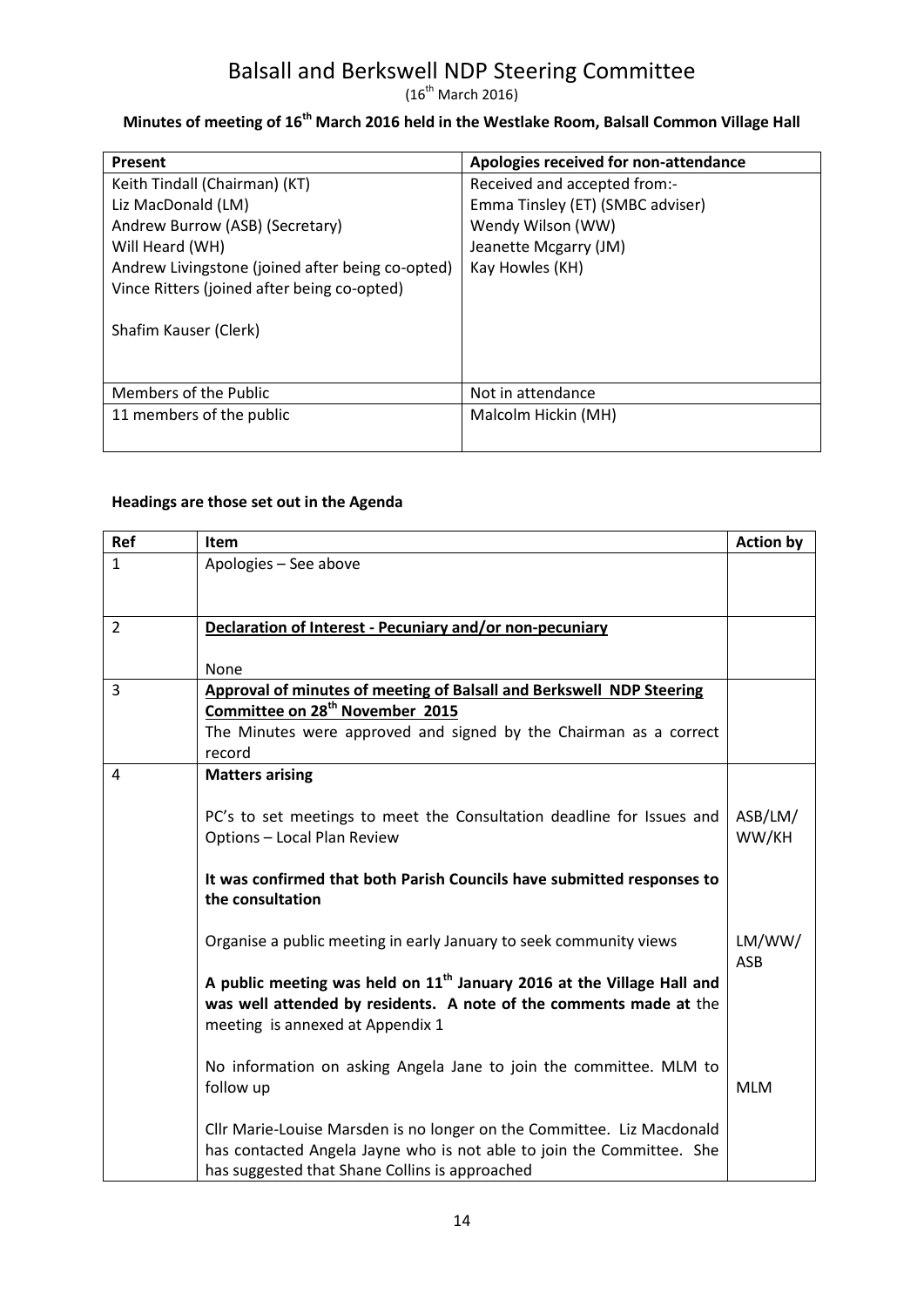$(16^{th}$  March 2016)

|   | Clerk to approach Shane Collins                                                                                                                                                                     | <b>SK</b> |
|---|-----------------------------------------------------------------------------------------------------------------------------------------------------------------------------------------------------|-----------|
|   | <b>Matters arising from Previous Minutes</b>                                                                                                                                                        |           |
|   | Cllr Liz Macdonald advised that she is in contact with U3A to see if they<br>can appoint a member to the Committee.<br>It is one of the largest<br>voluntary organisations in the parishes.         |           |
|   | Clerk to contact U3A to make a request for a volunteer to become a<br>member of the Committee                                                                                                       | <b>SK</b> |
|   | <b>Business Owners Listing</b><br>KT, JM, MH and KH to provide updated lists showing contact details. EH to<br>send out reminder of what they should be doing.                                      | <b>WH</b> |
|   | MH to produce a list of Farmers                                                                                                                                                                     | MH        |
|   | It was agreed to add this to the agenda for the next meeting as MH was<br>not present at this meeting                                                                                               | <b>SK</b> |
|   | <b>BC Festival Community Engagement</b><br>MH to check out opportunities for conducting a similar exercise in<br>Berkswell village and Temple Balsall/Fen End                                       | MH        |
|   | It was agreed to add this to the agenda for the next meeting as MH was<br>not present at this meeting                                                                                               | <b>SK</b> |
|   | <b>Communications</b><br>JM would develop a regular communications plan using this approach<br>calling on other members of the Committee for help                                                   | JM        |
|   | Chair advised that JM had advised that due to work commitments she<br>would no longer be able to attend meetings and would like to resign.                                                          |           |
|   | It was agreed that this will be placed on the agenda for the next meeting<br>for a member to take up this role as communication was very important                                                  | SK        |
| 5 | Application for Area Designation - Confirmation of approval of the<br>Neighbourhood Area by SMBC                                                                                                    |           |
|   | Chair advised that the whole of the two Parishes is the area to be covered<br>by the Neighbourhood Development Plan                                                                                 |           |
| 6 | Expert Appointment - To consider and agree the appointment of an<br>expert consultant to assist with the preparation of the Neighbourhood<br>Development Plan                                       |           |
|   | Chair referred to the presentation given by Neil Pearce. Chair advised<br>that he feels that the Committee needs someone who knows and<br>understands the subject to give leadership and direction. |           |
|   |                                                                                                                                                                                                     |           |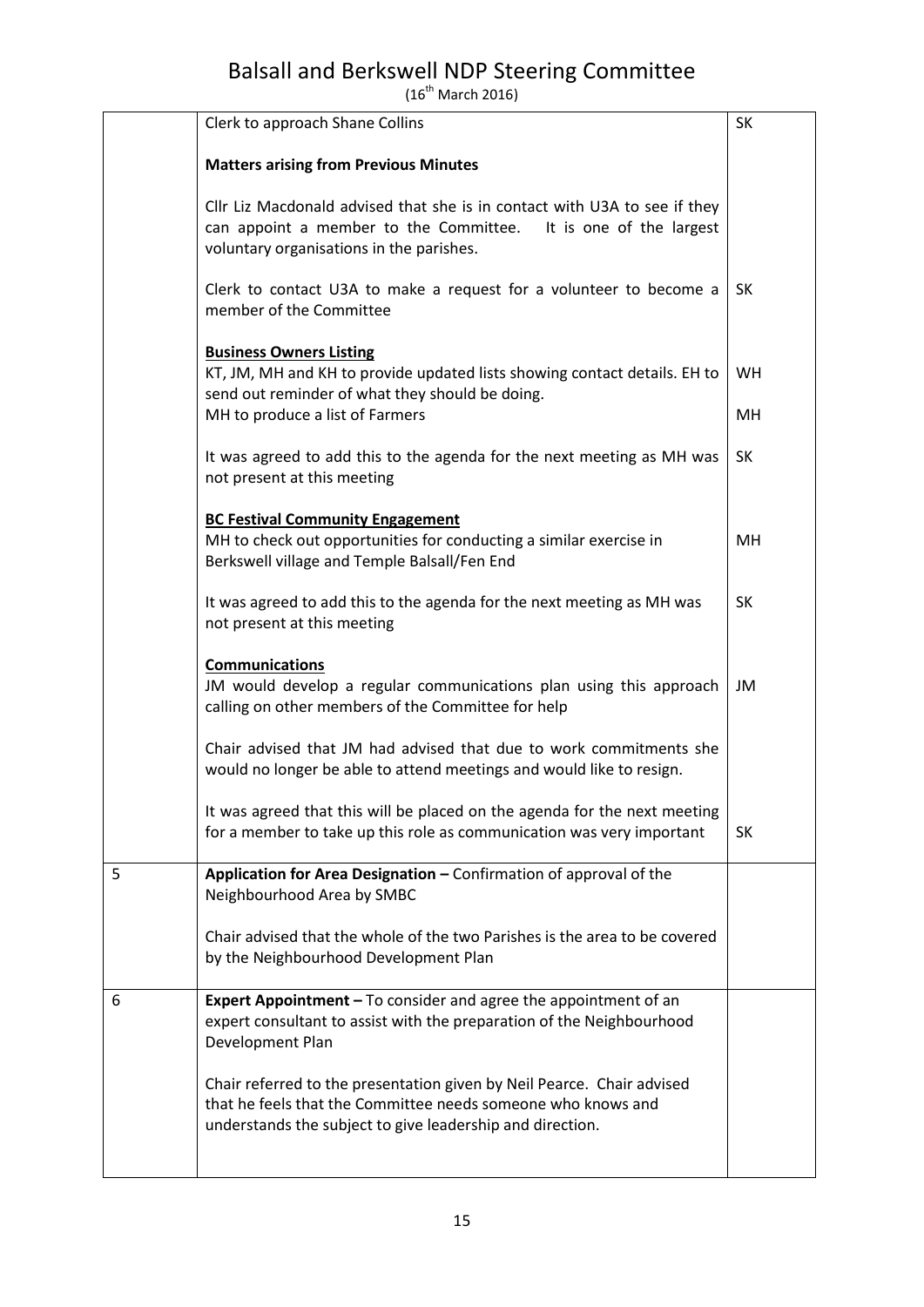$(16^{th}$  March 2016)

|    | Chair felt that Neil Pearce would provide valuable advice and support to<br>the Committee. Neil is working on a number of NDP plans and is also<br>familiar with the position that we find ourselves in without an adopted<br>Local Plan. |           |
|----|-------------------------------------------------------------------------------------------------------------------------------------------------------------------------------------------------------------------------------------------|-----------|
|    | A discussion took place regarding the appointment of an expert.                                                                                                                                                                           |           |
|    | All members agreed with the principle of appointing an expert.                                                                                                                                                                            |           |
|    | <b>RESOLVED</b> - That an expert is appointed to assist the NDP Steering<br>Committee. Term of Reference to be agreed                                                                                                                     | <b>SK</b> |
| 7  | Strategic Plan - To agree a strategic plan to produce the NDP                                                                                                                                                                             |           |
|    | Clerk circulated a draft document produced following<br>research<br>undertaken. Clerk read out the document. This is attached at Appendix<br>2                                                                                            |           |
|    | The matter was fully discussed with members putting forward their views<br>and concerns regarding putting forward housing sites without having any<br>details of housing numbers.                                                         |           |
|    | RESOLVED - that the Clerk arranges a meeting with SMBC and NDP<br>Committee members to obtain further information regarding the Local<br>Plan Review, particularly housing numbers to allow the NDP Committee<br>to inform the Community  | <b>SK</b> |
| 8  | Solihull Local Plan Review - To agree a recommendation to Parish<br>Councils that the NDP Steering Committee works with SMBC and the<br>community regarding site selection and Housing numbers for the area                               |           |
|    | It was noted that the Terms of Reference of the NDP and Scope of the<br>NDP agreed by both Parish Councils allows for this to take place and no<br>further action is required                                                             |           |
| 9  | <b>Identification of Issues - To agree issues identified to date and to engage</b><br>with SMBC regarding the Solihull Local Plan Review regarding those issues                                                                           |           |
|    | Chair advised that Clerk has circulated an e-mail sent to SMBC advising of<br>the issues identified to date. A copy is attached at Appendix 2                                                                                             |           |
|    | <b>RESOLVED</b> - That the issues identified within the e-mail are agreed and<br>the NDP shall engage with SMBC regarding the Solihull Local Plan Review<br>and those issues                                                              |           |
| 10 | <b>Community engagement</b><br>1.1. Public Meeting - To receive update and survey results                                                                                                                                                 |           |
|    | A copy of the survey results are attached to these minutes at Appendix 1                                                                                                                                                                  |           |
|    | 1.2. To accept analysis of Balsall Common fete residents input and                                                                                                                                                                        |           |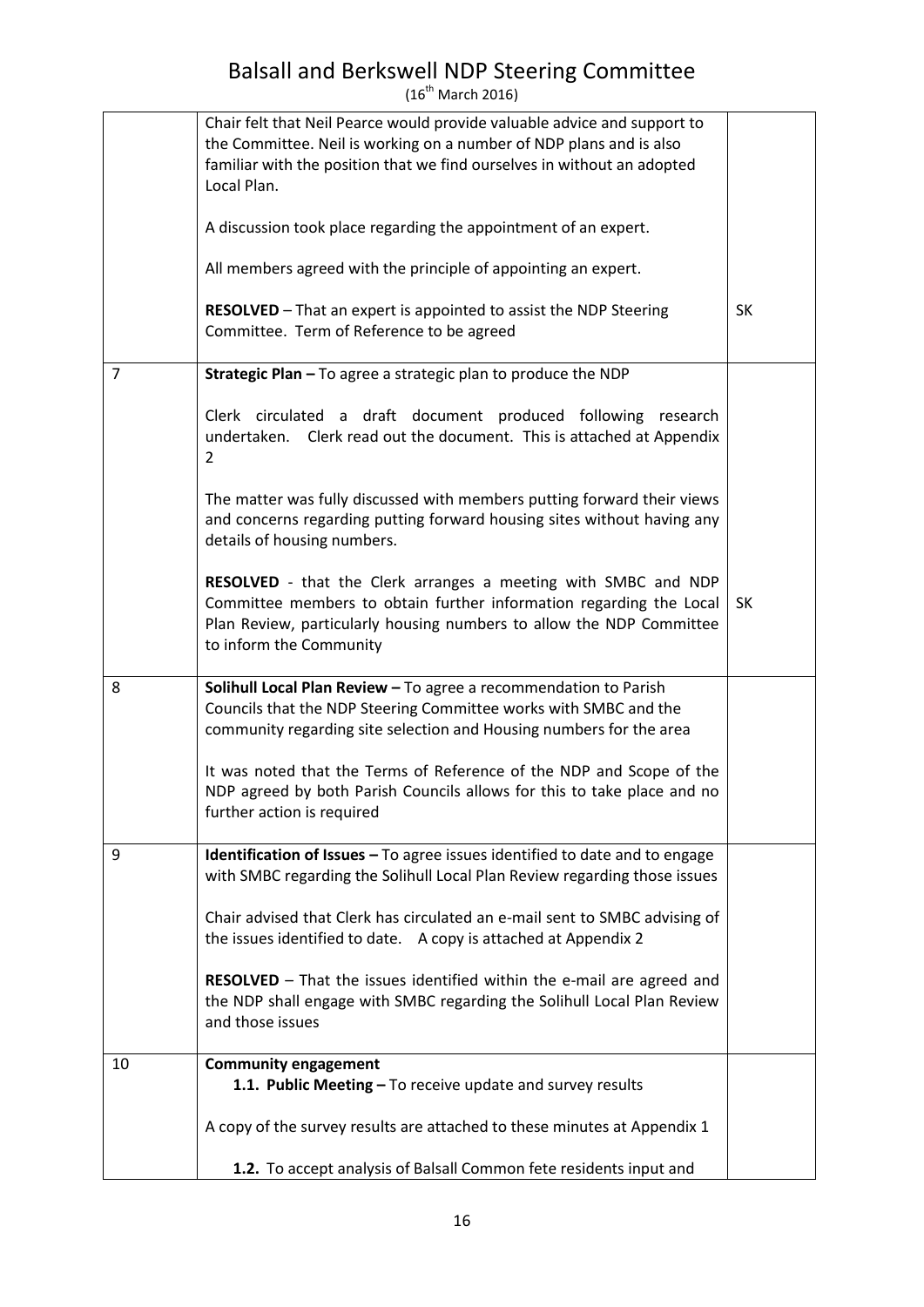$(16^{th}$  March 2016)

|    | Berkswell Village survey and to receive an update on Fen End<br>survey                                                                                                                                                                                                                                                                                                                                                                                                                                                                                                                                                                                             |                  |
|----|--------------------------------------------------------------------------------------------------------------------------------------------------------------------------------------------------------------------------------------------------------------------------------------------------------------------------------------------------------------------------------------------------------------------------------------------------------------------------------------------------------------------------------------------------------------------------------------------------------------------------------------------------------------------|------------------|
|    | RESOLVED - That the analysis of Balsall Common fete residents input and<br>Berkswell Village survey is accepted and attached to these minutes at<br>Appendix 3                                                                                                                                                                                                                                                                                                                                                                                                                                                                                                     |                  |
|    | 1.3. To agree a schedule of further actions to engage with the<br>community and delegate/co-opt members to assist with this<br>process                                                                                                                                                                                                                                                                                                                                                                                                                                                                                                                             |                  |
|    | It was agreed that ASB, WW and LM with the Clerk will help put together<br>a schedule of actions to engage with the community                                                                                                                                                                                                                                                                                                                                                                                                                                                                                                                                      | LM/ASB/<br>WW/SK |
| 11 | Website $-$ A website is ready to be launched. Clerk to receive all<br>information to be added to website                                                                                                                                                                                                                                                                                                                                                                                                                                                                                                                                                          |                  |
|    | Clerk provided an update. It was agreed that all members shall submit<br>information that is to be added on to the website to the Clerk as soon as<br>possible                                                                                                                                                                                                                                                                                                                                                                                                                                                                                                     | All<br>members   |
| 12 | Calendar of Meetings for 2016/2017 - To agree forthcoming meeting<br>dates                                                                                                                                                                                                                                                                                                                                                                                                                                                                                                                                                                                         |                  |
|    | A draft calendar of meetings was circulated. The meeting dates were<br>agreed. It was also agreed that the timing of meetings shall alternate<br>between afternoon and evenings.                                                                                                                                                                                                                                                                                                                                                                                                                                                                                   |                  |
|    | Clerk to circulate final list and get this advertised                                                                                                                                                                                                                                                                                                                                                                                                                                                                                                                                                                                                              | <b>SK</b>        |
| 13 | <b>Membership to Committee</b><br>1.4. To consider and appoint additional members to the Committee<br>Nominations received from Mr Vince Ritters (Governor at<br>Balsall Common Primary School) and Mr Andrew Livingstone<br>(Vice Principal at Heart of England Secondary School)<br>RESOLVED - That Andrew Livingstone and Vince Ritters are Co-opted and<br>appointed as members of the NDP Steering Committee                                                                                                                                                                                                                                                  |                  |
|    | Clerk to provide new Councillors with information to date                                                                                                                                                                                                                                                                                                                                                                                                                                                                                                                                                                                                          | <b>SK</b>        |
|    | 1.5. To consider membership and whether to increase membership<br>to allow additional Parish Councillors to become members<br>Committee to consider and decide who to add and if necessary<br>consider review of Terms of Reference - To agree a referral of<br>this issue to the Working Group to review the Terms of Reference<br>and recommend amendments if necessary<br>Clerk advised that Councillor Mark Tattum of Balsall parish Council<br>wished to become a member of the Committee. Clerk referred to the<br>Terms of Reference and current membership total. Clerk understands<br>that the two Parish Councils and Committee must make any changes to |                  |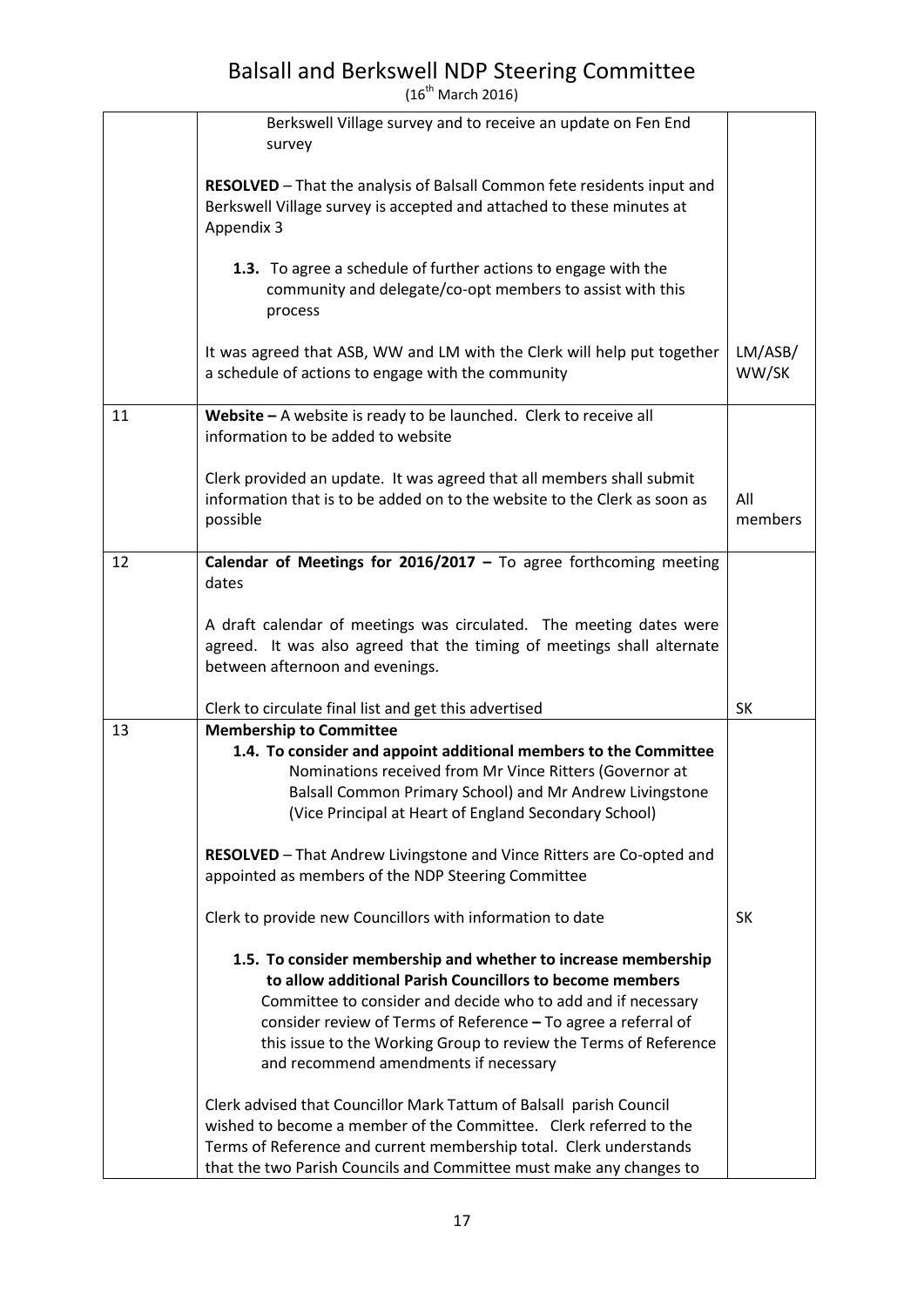$(16^{th}$  March 2016)

|    | the membership numbers.                                                                                                                                                                                                                                        |                      |
|----|----------------------------------------------------------------------------------------------------------------------------------------------------------------------------------------------------------------------------------------------------------------|----------------------|
|    | RESOLVED - That the Working Group shall review the Terms of Reference<br>and report back to the Committee                                                                                                                                                      | ASB/LM/<br><b>WW</b> |
| 14 | Grant Funding - To delegate authority to the Clerk to make a grant<br>funding application to appropriate organisations                                                                                                                                         |                      |
|    | RESOLVED - That the Clerk has delegated authority to make grant funding<br>applications to appropriate organisations                                                                                                                                           | SK                   |
| 15 | Car Survey $-$ To consider and accept the survey work undertaken thus far<br>and to agree further survey work to be undertaken                                                                                                                                 |                      |
|    | Cllr Will Heard confirmed that a survey had been undertaken and he will<br>circulate the survey results to members. The current position is that with<br>the Partco and Co-op car parks, this allows the car parking to be managed                             |                      |
|    | WH to circulate survey results                                                                                                                                                                                                                                 | <b>WH</b>            |
| 16 | Date of the next meeting - The next meeting shall take place on Tuesday<br>12 <sup>th</sup> April 2016 at 7.00pm in the Westlake Room, Village Hall, Station<br>Road, Basall Common                                                                            |                      |
|    | The Chair opened the meeting to members of the public to participate                                                                                                                                                                                           |                      |
|    | Cllr Sheila Cooper asked if the meeting with SMBC will be open to the<br>public. Chair advised that this may not be possible but details of the<br>meeting will be reported back to the public.                                                                |                      |
|    | Chair advised that it is the intention of the NDP Committee to be open<br>and transparent. The Committee is at the very early stages, however, we<br>shall ensure the community are fully informed. It is important that we<br>get feedback from the community |                      |

There being no further business the Chair closed the meeting at 15.26p.m.

Signed……………………………………………….. Dated……………………………………………………….

**Keith Tindall**

**Chair**

**Balsall & Berkswell NDP Steering Committee**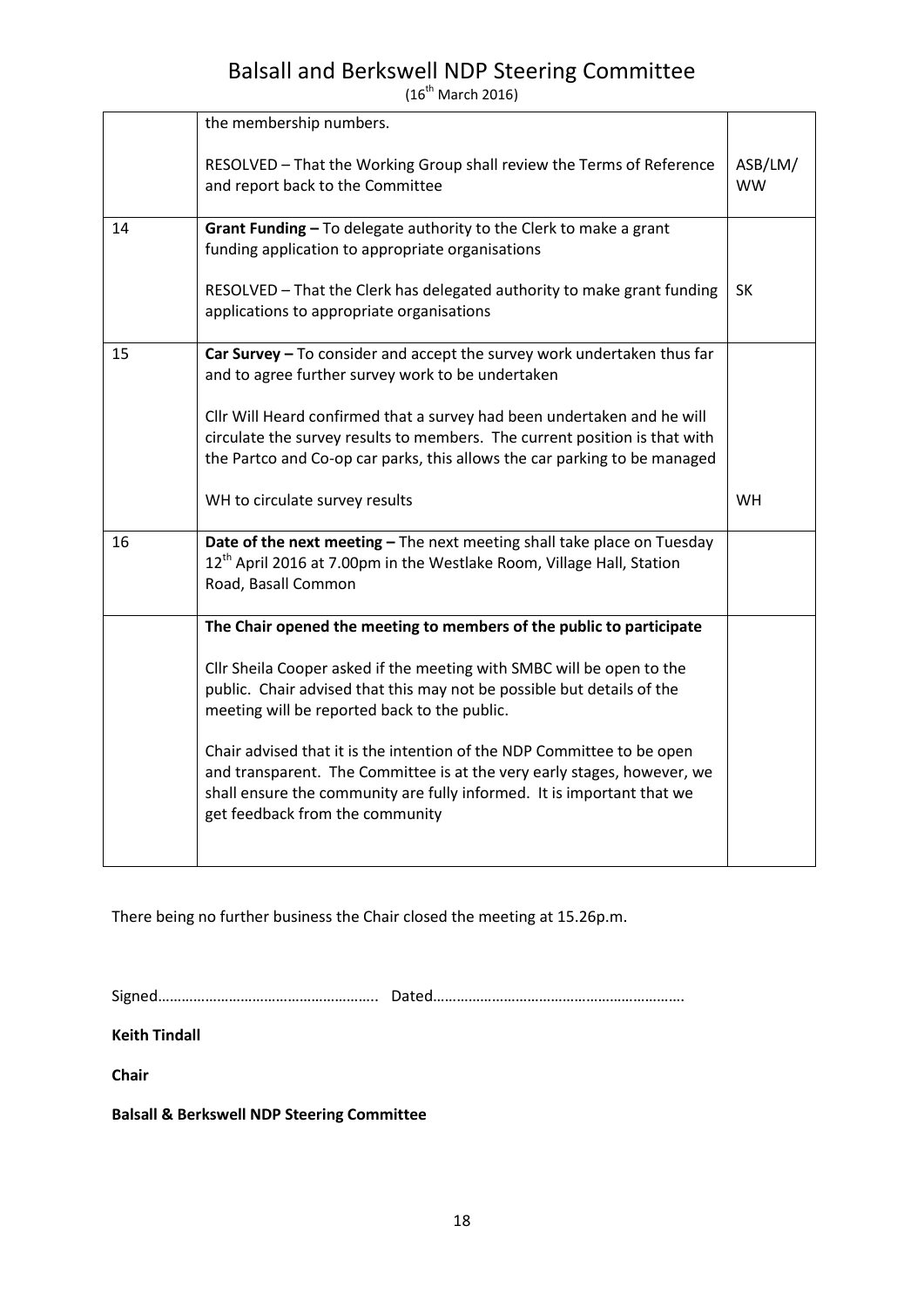### **Appendix 1**

### **Local Plan Review Public Meeting (Balsall Common) 11/1/16**

#### **Public Opinion and Answers**

#### **Gary Palmer presentation and Qs**

Q- Number of houses built in the last 20 years in Balsall Common

DB- 1500- to check

Q- Why less in the last 5 years (Solihull)

IC- recession

- Q- %age of house types (affordable)
- GP: 30-50%. I think that Balsall Common would be 40%

#### **Andrew Burrow: summary options presentation and Qs**

Criteria: accessibility, infrastructure and green belt

What are the challenges and opportunities of each option and options may not be exclusive

There is no current information as to how many houses each option would provide

Options based on the previous LDP, but the council was open for new options

Q- preference for brownfield or greenfield

IC: preference for brownfield as protecting greenbelt is a key part of local plan policy

#### **Option A- high frequency public transport corridors and hubs**

Q- bus to Solihull is long and infrequent

Q- transport does not go to where people need to go eg Heartlands hospital- you have to rely on people with a car

Q- why not put the houses where the jobs are?

Q- 70% of people in rural East commute and use cars- more houses would cause more car usage and exacerbate the existing road congestion. Many commuters do not go to Solihull- they go to Coventry and Warwick

Q- we are already on several rat-runs (M40/2 to Coventry, to Warwick) worsened by JLR at Fen-End. With HS2 this is only going to get worse. The focus needs to be as much as travel within the borough and not outside the borough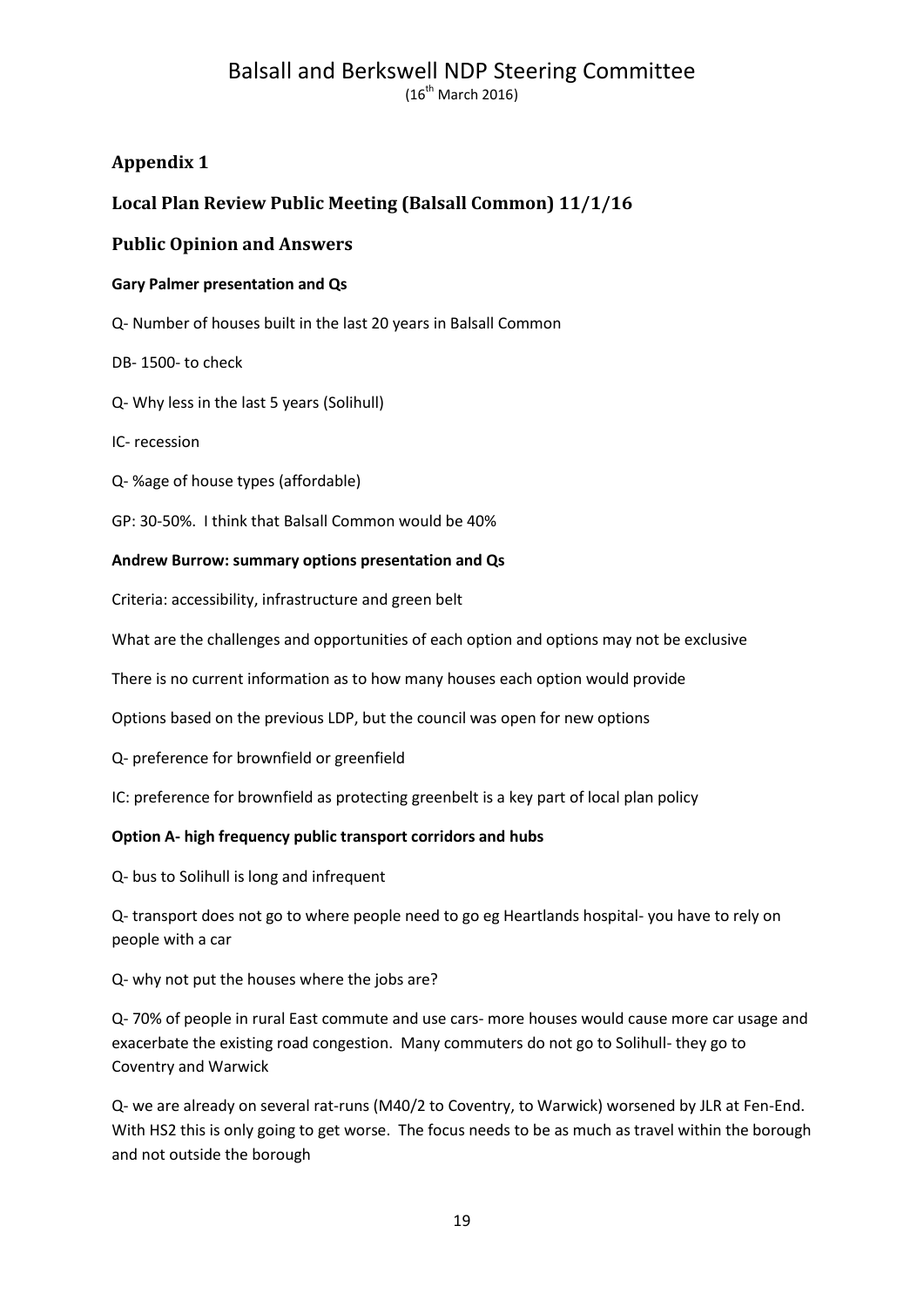$(16^{\text{th}}$  March 2016)

Q- Station car park already over-full: could not cope with more

IC- 28 cars parked near Riddings hill the other day

Q- Balsall Common would be OK if high frequency transport was available, but it isn't

TDC- Need to balance houses with infrastructure: roads, trains, buses, schools, healthcare, sewerage

GP- The purpose of the consultation is to understand the issues associated with each option so that SMBC can start to understand how these could be addressed

IC- Balsall Common has better transport infrastructure than some other places

Q- Please name them

IC- Dickens Heath does not have a railway station

Q- Why is Meriden not a part of option A as the bus services are much better

Q- Why are the housing boundaries and schooling boundaries not the same

Q- Is consideration being given to school capacity including BC children having to go outside the catchment area and exclusion of children currently coming in

Summary- A does not focus on where the jobs are and the current poor infrastructure means that the already overcrowded roads will get worse, even more so with HS2

#### **Option B- Expansion of Solihull**

Q- Is there space?

Q- It makes sense to put houses near the jobs

Q- show of hands- 40% in favour of this

IC- there is already a significant housing allocation on this option

#### **Option C- North Solihull**

Q- important to look at the mix of housing- need more exec homes to encourage white collar workers to live there

IC- 1000 houses already built some regeneration possible an option, but there is not much space left. Around 50% affordable houses

Q- good public transport in North Solihull and that is where the majority of the jobs are

Q- what about the geographies either side of the N Solihull area

IC- on one side is Birmingham and the other N Warks

Q- why are we not working with those councils?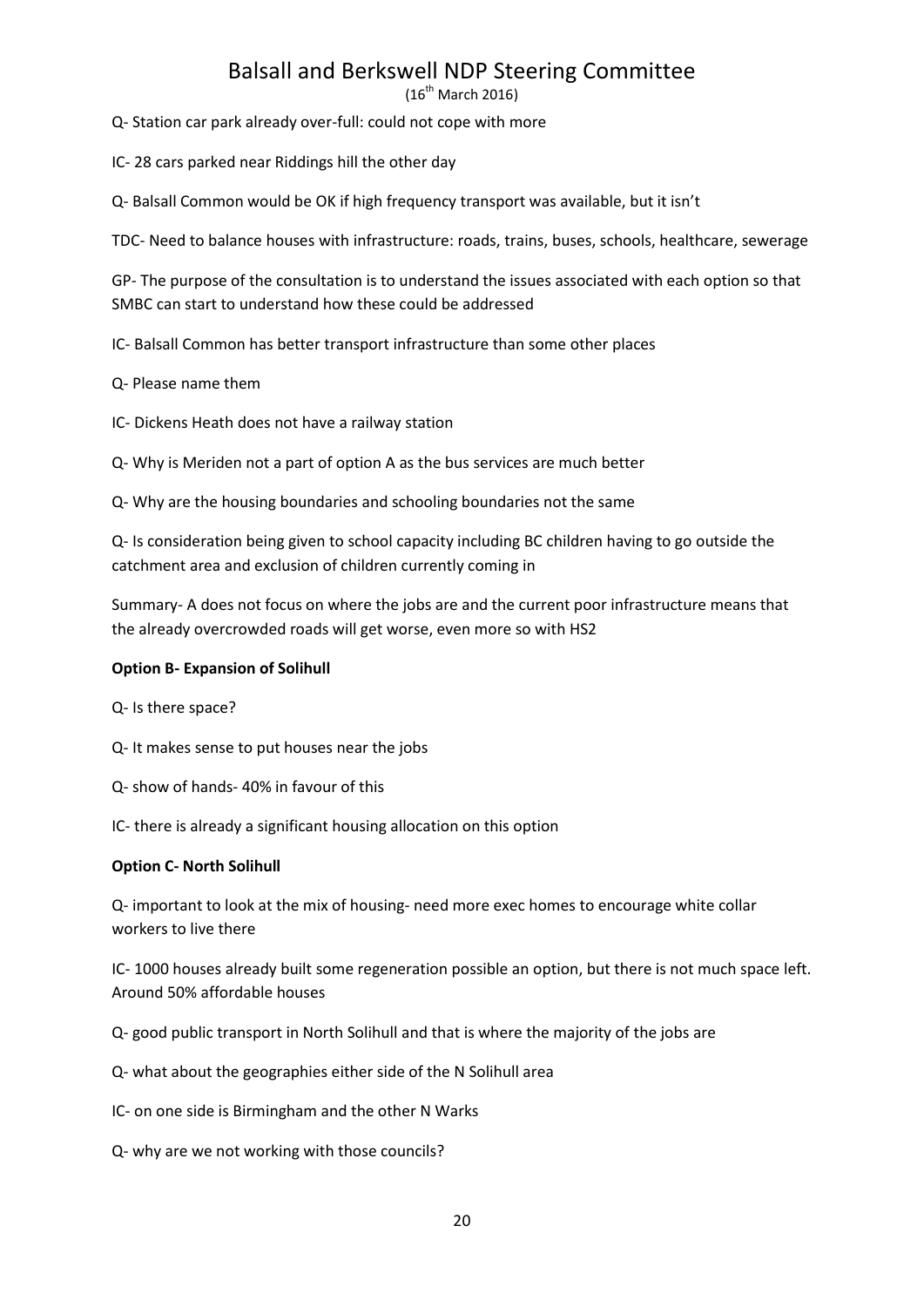$(16^{th}$  March 2016)

#### **Option D- Shirley Expansion**

No views

IC- Blyth Valley park already has 600 houses in the plan

#### **Option E- UKC and HS2 Hub**

Show of hands- 50-60% agreement on this option

TDC- Jobs and houses together and main commuters will come from the north and east and hence not through BC- transport links would need to be strengthened

Q- HS2 does not include the provision of housing- how will this happen

IC- an amendment to the HS2 bill (HS2 due in spring). Work with the zoning on HS2

Q- IF HS2 is going to be a building site until 2025 then what happens in the interim as the transport in BC is going to get worse and houses cannot be built on the hub site

IC- we are looking at other options as well as this one

Q- if HS2 is aimed at strengthening the links to London does that not mean that the hub housing will be taken by people commuting to London and so the need for housing in Solihull will actually go up

Q- UKC will put more pressure on A452. What plans are in place to solve this given that the bypass has been removed from the plan

Q- why not combine options C and E- to make the best use of housing, jobs and transport?

#### **Option F- Limited Expansion of Rural Settlements**

Q- BC is creaking in all aspects of infrastructure. It is unrealistic to put more houses in without infrastructure to balance

IC- the parish would get income via the CIL, but there are limitations as to how that can be spent eg: bypass, primary schools would not be possible

TDC- there are talks of moving the primary school (built for 150 folk and now with 700). This would provide brownfield housing space and alleviate current parking problems

Q- Solihull has now signed up to be a part of a combined authority across the west midlands- what are the implications of this?

IC- this might be helpful but is a completely separate discussion. The combined authority is focusing on transport links and development of the Black Country which would require decontamination of land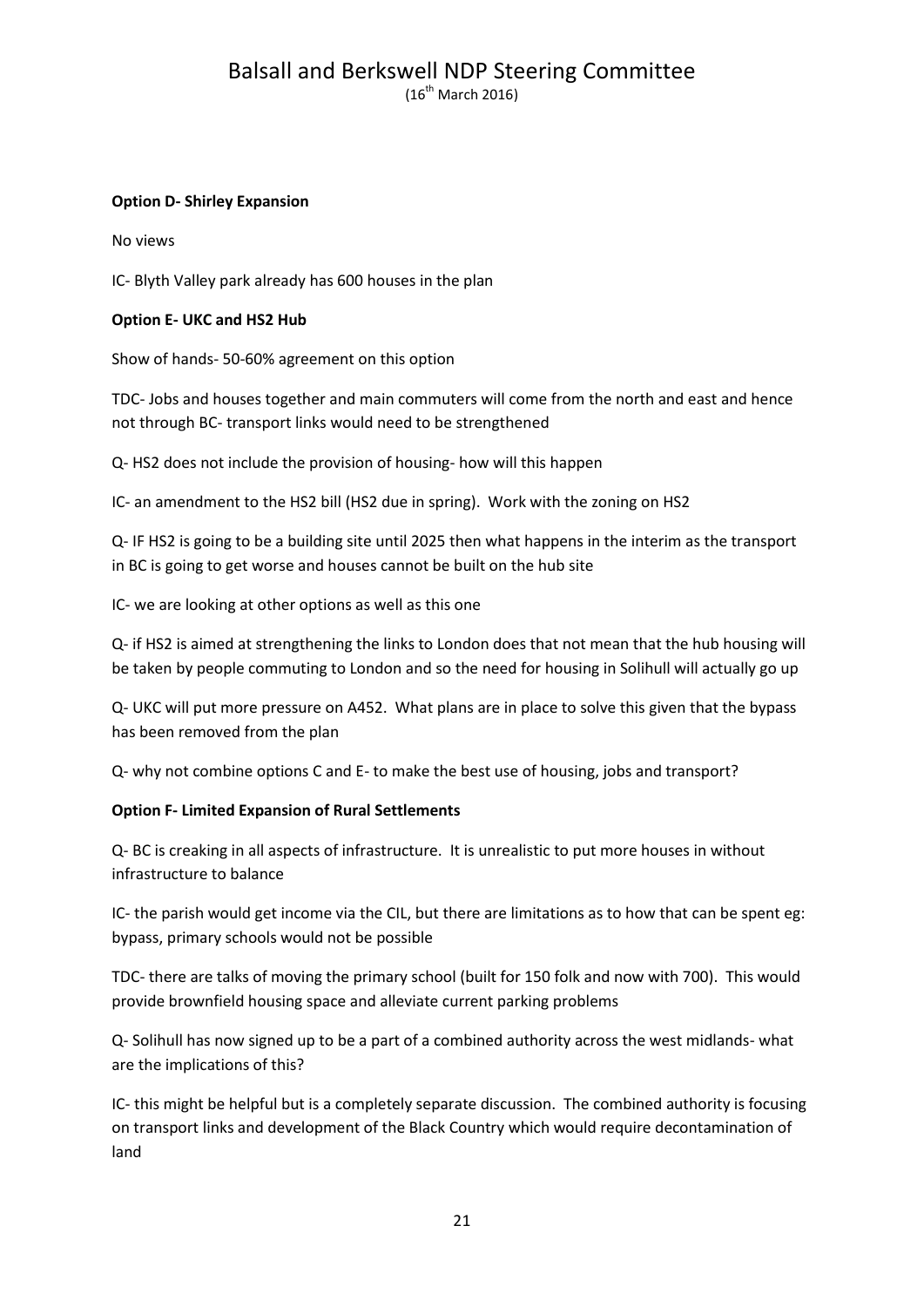$(16^{\text{th}}$  March 2016)

Q- IF HS2 is going to be a building site until 2025 then what happens in the interim as the transport in BC is going to get worse and how can you put more housing in BC with all the construction transport

Q- more housing in BC will subject more people to noise from aircraft

Q-building a bypass would create a defensible boundary up to which development could take place. Such development would be significant

Q-Jobs, transport links and constraints would suggest that this is not a good option and would be the start of a slippery slope as far as green belt erosion is concerned

#### **Option G- Significant Expansion Rural Villages, Urban Area and New Settlements**

Q- Given that the jobs are in N Solihull and Solihull, why not fill the gap up to the M42 border

IC- no station in that space

Q- If housing needs to be in the rural east, then why not use the quarries near Berkswell, which are due for reclamation

- DB- agreement that they are due for reclamation
- Q- Why not use the old Honiley airfield
- IC- that is part of Warks not Solihull

Q- The previous bypass route was to the east of BC. With HS2 would there be space for the bypass or would it need to go on the west of the village?

#### **Missing Options**

Q- what are the implications of Brexit?

IC: there are none as the driver is people living longer and we have under-built in the last years not immigration

Q-can derelict housing be used in preference to new

TDC: yes

IC: it would not give the volume to solve the problem

#### **Next steps**

Response by 22/1/16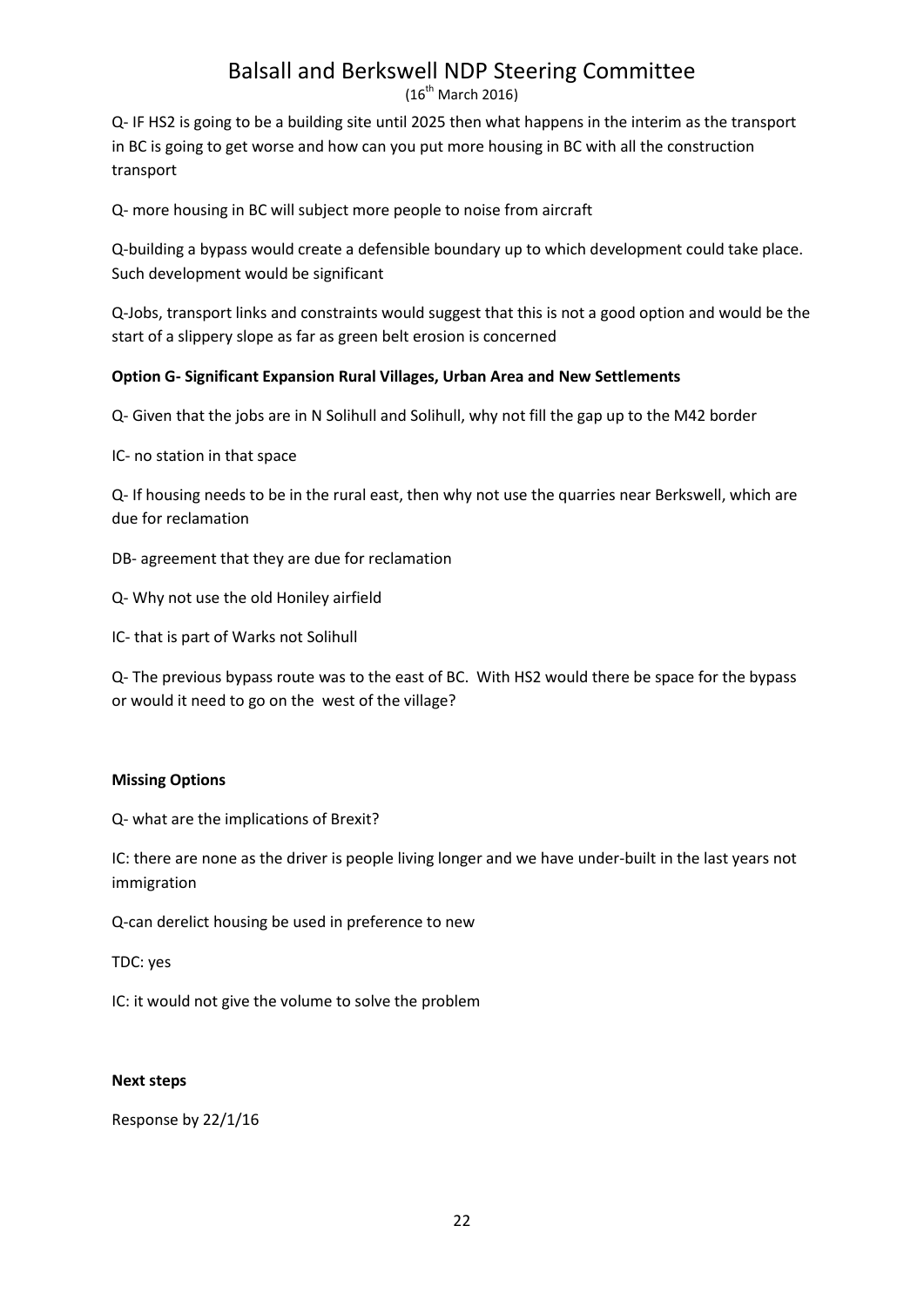$(16^{\text{th}}$  March 2016)

Appendix 2

# **NDP Steering Committee – Strategic Plan**

- 1. Develop an Objective Statement– need a statement that will become our banner
- 2. Identify Issues:
	- a. The strengths and positive features of the neighbourhood things that people value and would like to keep
	- b. The negative features of the neighbourhood things that people don't like and would like to improve or get rid of
	- c. Those things that the neighbourhood doesn't have but which it would like to have

Must demonstrate that we have consulted with the community to identify these issues so very important to have structured public meetings, workshops, surveys to find this information

- 3. From identification of issues, decide which matters can be addressed by the NDP and those that cannot. Consider Local Plan policies and Strategic Plan to ensure that these do not conflict
- 4. Develop a Vision and Objectives based on the issues identified
	- a. **What is a Vision?** It must be long term, or the period covered in the Plan i.e from 2011 to 2031 ( this is because all the evidence data produced for Local Authorities is for this period)
	- b. It must be strategic so sets out the broader aspirations of your neighbourhood but not the detail
	- c. Describe what you want your neighbourhood to look like so an image can be formed of the homes, businesses, community facilities and open space that it will contain
	- d. Consider what land use and development challenges that need to be addressed over the period covered by the Plan
	- e. **What is an Objective?** Objectives are more specific and set out the aims that the Neighbourhood Plan wants to achieve – so set out how to achieve the Vision
- 5. Ideally we should consult the Community on the Vision and Objectives and set this out in the questionnaires/survey to see if they agree with our Vision and Objectives.

### **Examples of objectives**

To develop a vibrant and prosperous neighbourhood by encouraging development that supports a range of good quality jobs, businesses, shops and services that meet the needs of local people and protects and enhances the quality of the local environment.

To provide new and diverse leisure and recreational activities in order to promote healthy and crime-free lifestyles, particularly for youngsters.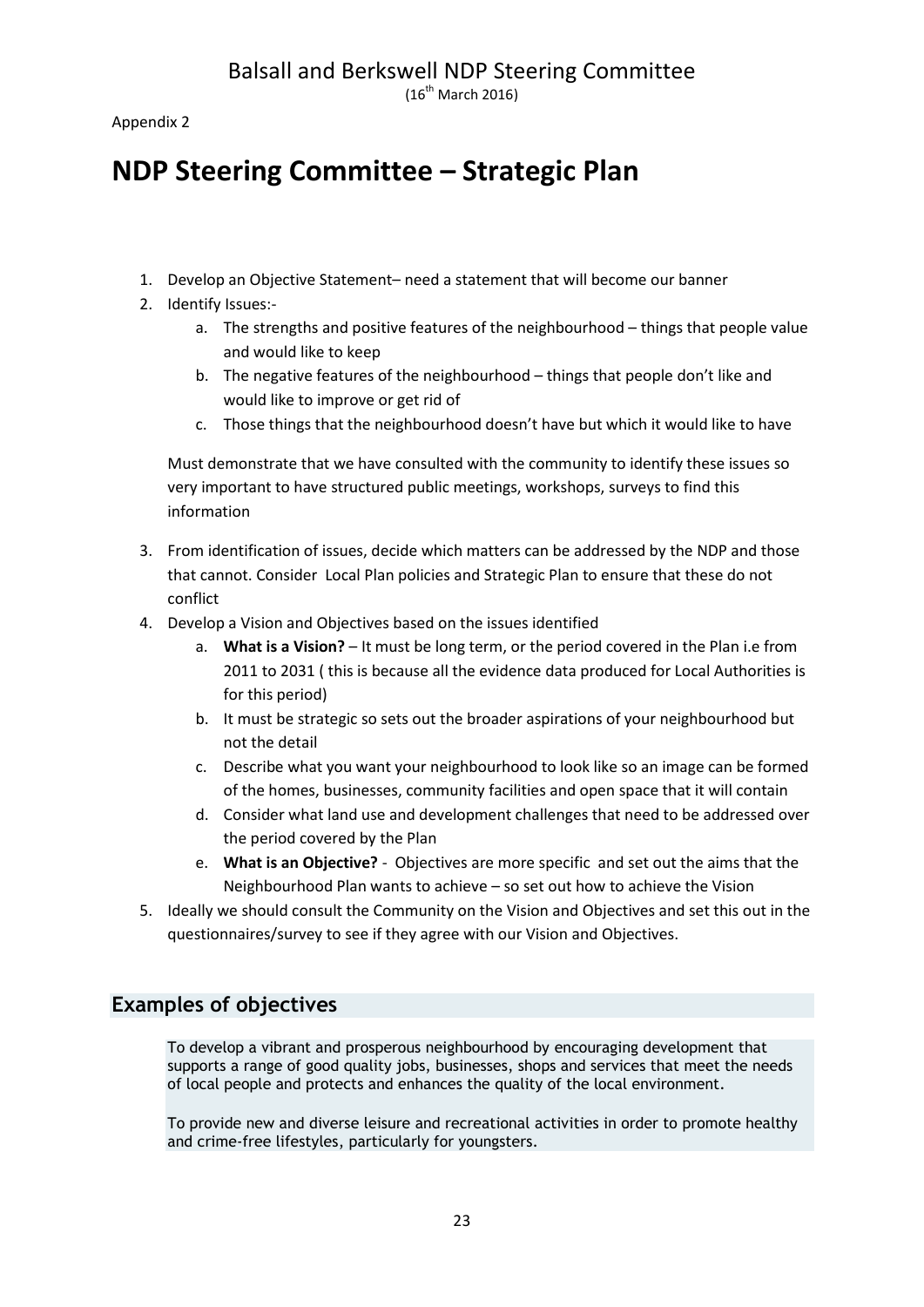$(16^{th}$  March 2016)

- 6. Sustainability Appraisal Consider if this is needed particularly if we are looking at sites as we need to see if we meet the sustainability objective in the Local Plan
- **7.** When you have developed the Vision and Objective Statement, then look at the options that would be most likely to deliver these**. THIS IS THE TIME WHEN YOU START TO LOOK AT THE SITES NOT BEFORE THE ABOVE STEPS HAVE BEEN CARRIED OUT**
- 8. The Options must be realistic and achievable and therefore it is important to discuss the matter with landowners/developers
- 9. This is the time to check with your Local Authority to ensure that the Options do not conflict with the Local Plan and whether any issues in the technical work carried out by the Local Authority may impact upon the Options
- 10. Consult on the Options either with Community or by way of a public meeting. This must be undertaken

Questions you might ask when testing your options include:

- Have we identified the right options?
- Are there any options that we should have thought of that are missing?
- Which option(s) do you prefer and why?

This will help to reinforce the sense of involvement and ownership in the final Neighbourhood Plan. The local planning authority may be able to provide officers to help facilitate this process.

- 11. Develop the draft Neighbourhood Plan
- 12. Write up Policies these set out the key components of development or land use that the neighbourhood plan will support and the criteria to be used

Possible types of policy include those which:

- 13. Allocate specific sites for development, setting out what the development should comprise (e.g. if you want housing to happen on a particular site, you may wish to ensure that the housing type is targeted at first-time buyers, or elderly people) and information about design (e.g. to ensure that it fits with local building styles and character, sometimes known as 'the local vernacular').
- 14. Set out specific requirements for a piece of land, for example in relation to access, landscaping, play areas.
- 15. Specify which locations will be protected from development, such as open space, nature reserves, allotments, historic assets, gardens.
- 16. Seek to protect certain community buildings and land uses from changes of use, such as pubs and village shops.
- 17. Are area based, for example setting out areas (and boundaries) that will be reserved for certain uses, such as shopping areas.
- 18. Are general in nature, and will apply to all development proposals in your Neighbourhood Plan area, such as the maximum height of buildings, or the use of renewable energy.
- 19. Check each policy
- 20. Check each policy against the agreed vision and objectives of your Neighbourhood Plan to ensure that they will help achieve the aspirations of the Plan and do not create any conflicts with any other policies. Also make sure that nothing important is missing in terms of addressing the vision and all the objectives in your plan.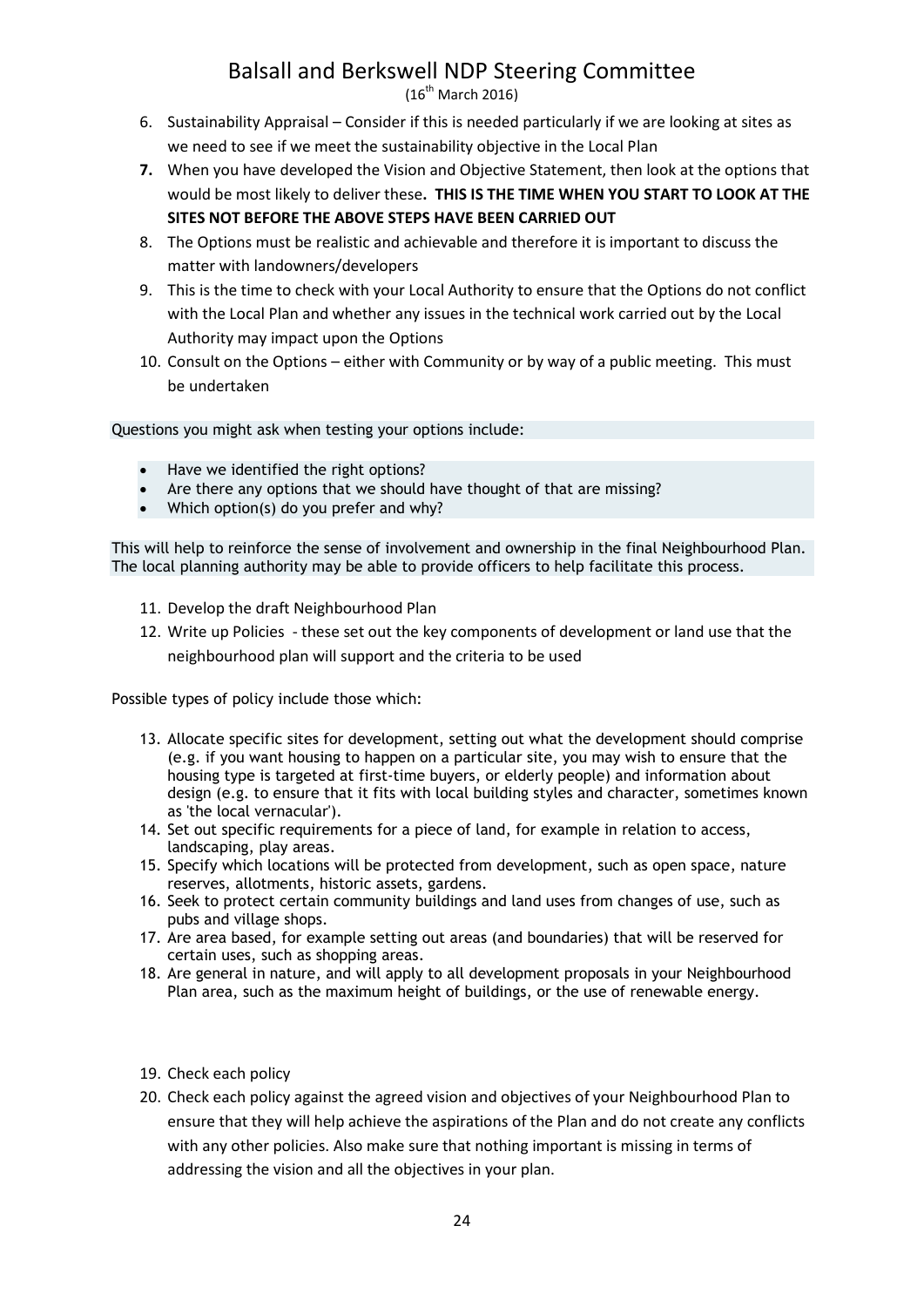$(16^{th}$  March 2016)

21. Produce a Proposals map showing which areas of land have been allocated for which uses including those areas to receive protection from development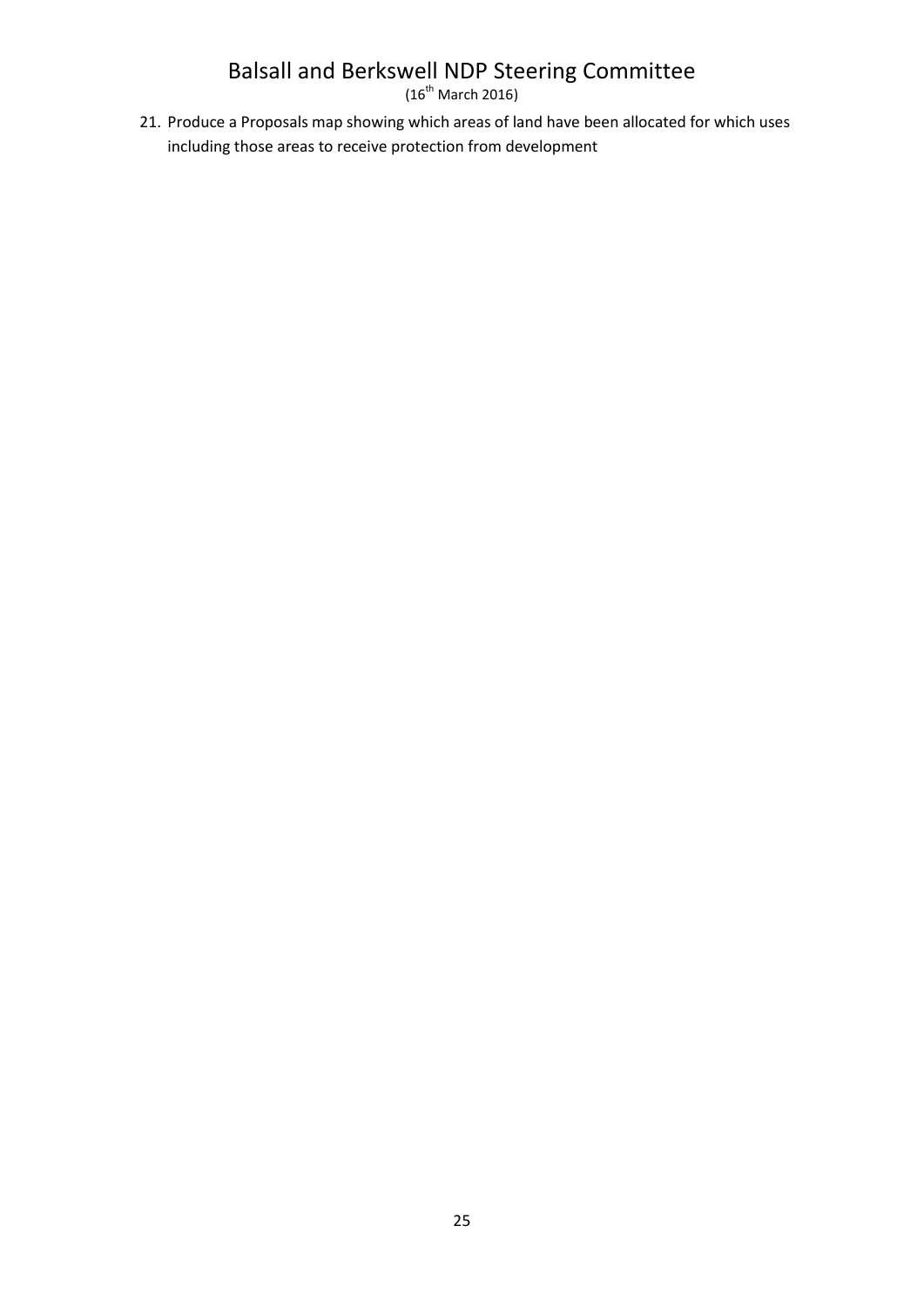$(16^{th}$  March 2016)

Appendix 3

Gary,

Further to the Balsall Common public meeting on 11 January 2016, chaired by Cllr Bell and attended by you, ward councillors and Cllr Ian Courts, I would like to confirm the views put forward by the residents of both parishes.

The overwhelming message was that Balsall Common cannot and should not be expected to take further housing development as the existing supporting infrastructure is already stretched. Any proposals for future increases in housing should only be done as part of a package that addresses and demonstrates a significant improvement to the village infrastructure.

The NDP process has already identified some of the infrastructure that requires substantive improvement and need to be addressed as a package if additional housing is to be proposed for Balsall Common. At this stage of the NDP the infrastructure issues include:

- the schools both are at or close to capacity on their constrained sites; the BC Primary school is now the largest in the Borough and has had to take a 4 form entry this academic year on a site which was originally designated for 150 pupils. When the Duggins Lane and Kenilworth Road sites (135 houses) are built and occupied this will put further pressure on places.

- parking is a major issue near the schools, in the village centre and at Berkswell station; without improvements this problem will be exacerbated

- drainage is an existing problem with the public sewers struggling to cope when there is heavy rain; our local brooks feed in to the River Blythe which is a recognised flood risk. New housing cannot discharge into Highways drains that drain into brooks that pass through other people's land (riparian landowners) without getting their approval - their rights are protected under the Land Drainage Act;

- lack of recreational facilities and children's play areas particularly at the eastern end of the village

- foot walks with broken pavements and overgrown hedges forcing pedestrians onto toads or sodden grass; no cycle ways to encourage our residents to opt for healthier travel options

- lack of superfamily broadband to support businesses being set up and run from the village, or home working;

- limited public transport (2 trains an hour to Birmingham/Coventry, 2 buses an hour to Solihull (1 goes to Coventry)) the bus times do not support commuters. This fails the Solihull Local Plan policy of having a reliable 15 minute public transport service. With HS2 the train service is expected to decline as more freight traffic uses the West Coast line. It was noted the Solihull Connected Green Paper effectively ruled out the village and the rest of the Rural East from any planned improvements